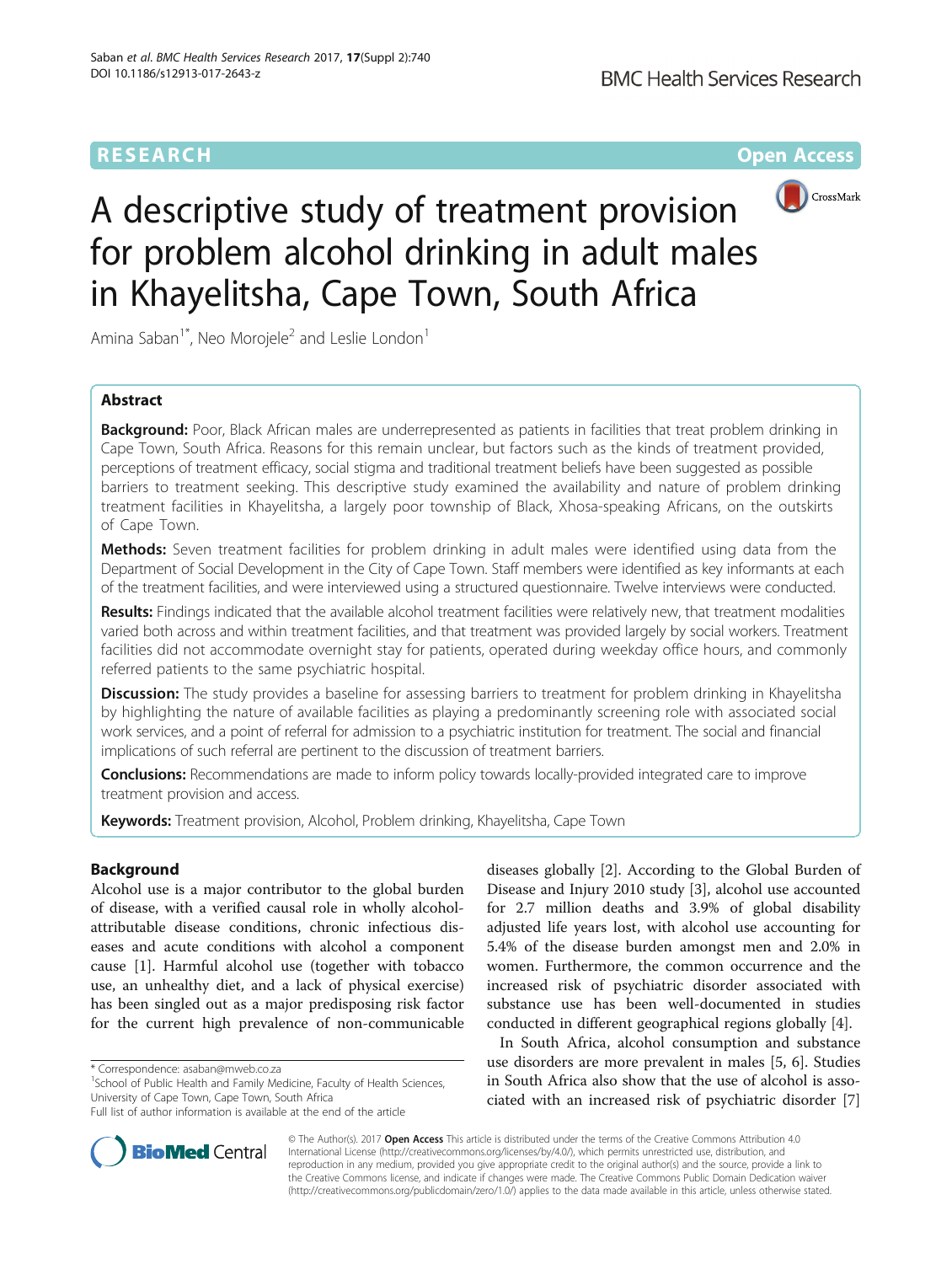and with huge economic, social and health costs [\[8](#page-7-0)]. For example, alcohol abuse has been identified as playing a role in 70% of violent crimes in Cape Town, particularly in the poorer areas of the Cape Flats that lie predominantly on the outskirts of the city. Further, foetal alcohol syndrome rates in the Western Cape Province are reportedly the highest in the world, with estimates of 40.5 to 46.4 per 1000, and 65.2 to 74.2 per 1000 [\[9](#page-7-0)]. Alcohol has also been identified as the most common primary substance of use for which treatment is sought in South Africa [[10\]](#page-7-0). However, Myers et al. [[11\]](#page-7-0) highlight the underrepresentation of poor Black/ African people as patients at substance use treatment facilities, in spite of the general increased demand for treatment [[10](#page-7-0)] and the recognised high levels of substance use in this population group [[10\]](#page-7-0).

In this study, we identify and describe treatment facilities for problem drinking adult males in Khayelitsha, a township situated on the outskirts of Cape Town, about 25 km from the Cape Town Central Business District. The area comprises predominantly Xhosa-speaking and poor Black African residents, and is amongst the top 10 precincts for contact crimes, sexual crimes, assault, robbery, carjacking, and kidnapping [[12\]](#page-7-0). Observations from ComaCare/Heads Up!, a non-profit organisation that manages head-injured patients admitted for treatment at Groote Schuur Hospital, a tertiary State hospital in Cape Town, have indicated that their patients are largely male Khayelitsha residents. Individuals who are referred to ComaCare for treatment and management, frequently have suffered injuries in alcohol-related accidents or incidents of violence (personal communication, Ms. Jan Webster, September 2012). The high prevalence of these incidents and injuries might be a consequence of untreated problem drinking amongst Khayelitsha male residents. However, information is lacking about facilities that operate in Khayelitsha to assist with or treat problem drinking. For example, though the Western Cape Resource and Services Directory for the Reduction of Harmful Drug and Alcohol Use [\[13\]](#page-7-0) lists substance use treatment facilities as part of the services provided by the Department of Social Development Western Cape Substance Abuse Unit, the specific details regarding the services provided by these facilities remain indistinct. Furthermore, although the City of Cape Town municipality, through various oral forums, announced its intention to embark on a programme which will incorporate outpatient substance use treatment at community health facilities, the status of these services remains unclear. It is also suspected that organisations that follow an Alcoholics Anonymous (AA) treatment modality and that operate regularly in the urban areas of Cape Town, do not have equivalent branches in Khayelitsha (personal communication, Ms. Jan Webster, September 2012). These observations have not been critically examined or researched empirically and, therefore, remain speculative.

Factors such as social stigma associated with substance use disorders and negative perceptions about the quality and effectiveness of available treatment might discourage treatment seeking [\[10](#page-7-0)]. These factors may also act as barriers to treatment seeking and might, therefore, play a role in the underrepresentation of poor and Black patients at substance use treatment centres [[9\]](#page-7-0).

This study forms part of a series of planned research projects that aim to examine the prevalence of problem drinking amongst adult males in Khayelitsha, and to identify factors, including social stigma and cultural factors, that potentially pose barriers to treatment seeking for problem drinking in this group. In this study, we aim to identify and describe treatment facilities for problem drinking adult males in Khayelitsha, with a view to establishing the nature of services available for problem drinking adult males in Kahyelitsha.

## **Methods**

## Sampling

The units of sampling for this study were treatment centres in Khayelitsha that provide services for the treatment of problem drinking in males. Two main sources were used to identify treatment centres to ensure no available services were missed: a) lists of services registered with the Department of Social Development (DSD) and made available to public and academic institutions, and b) information from the South African Community Epidemiology Network for Drug Use Survey, which provides bi-annual statistical reports on substance use treatment facilities in the Western Cape Province (and other provinces) and the individuals who present for treatment at these facilities. These lists were supplemented by information obtained from key informants about other venues where problem drinking was addressed in Khayelitsha. All DSD-listed treatment centres in Khayelitsha ( $n = 7$ ) were selected for investigation. One additional non-governmental organisation (NGO), which was purported to address problems associated with substance use, had to be excluded because its location was uncertain and its chairperson remained unavailable for an interview for the duration of the study.

## Instruments

An interview schedule/questionnaire was drafted specifically for the purposes of this study. This instrument recorded the name of the treatment centre, its physical address, operating hours (if known), telephone numbers, email address (if provided) and the name and contact details of the listed contact person (if known), as well as the names of various identified key informants and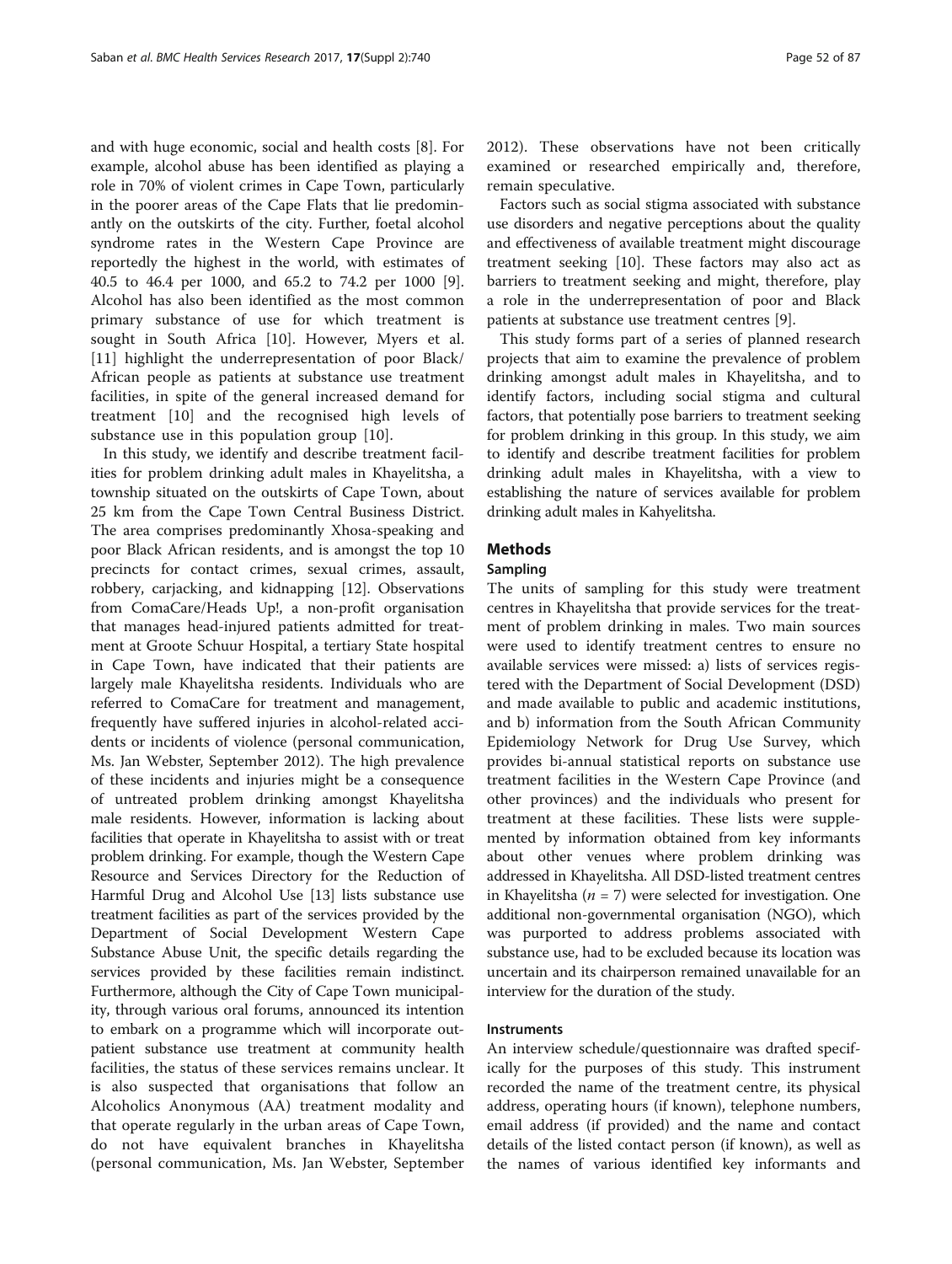stakeholders, and their contact details, demographic information (including age, gender, academic qualification and job description). The balance of this instrument documented details relating to the nature of the services provided by the treatment centre (including when the problem drinking service was initiated, whether residential and/or outpatient services were provided, bed space, opportunity for overnight stay, costs, duration of treatment provided, staff complement, staff roles, staff qualifications, target patients, appointments/walk-in service, predominating language use, kinds of treatment provided). The questions were largely close-ended, were designed to elicit the information deemed pertinent to the study, and provided the opportunity for explanations and further details to be provided.

## Procedures

Data collection commenced once approval had been received from the University of Cape Town Human Research Ethics Committee (HREC REF 537/2015), the City of Cape Town and the governance bodies of the individual treatment facilities (which was either the director, founder, senior social worker or equivalent at the various facilities). The Khayelitsha Development Forum was informed in writing about the plans to conduct the study.

Each treatment facility was visited in person, and ahead of the commencement of the fieldwork, by the principal investigator and an administrative representative of the DSD, and a DSD social worker who was familiar with both the Khayelitsha area geographically, as well as with the staff at each of the alcohol treatment facilities in the area. This visit served to introduce both the study and the research staff to the treatment facilities, thus facilitating the subsequent arrangement of interviews by a qualified social worker fieldworker who was familiar with both the Khayelitsha area and the arena of substance use, abuse, dependence, management and intervention. Healthcare workers who work in the area as part of the University of Cape Town structures and DSD, as well as members of the Khayelitsha Development Forum assisted the fieldworker to develop familiarity with the area and selected research sites (treatment facilities).

The fieldworker telephonically arranged interviews with each contact person listed on the DSD list for each treatment centre. On meeting each interviewee, the fieldworker informed him/her of the details of the study and requested signed informed consent. One of the questions on the questionnaire included soliciting the contact details of further stakeholders and key informants at/for the treatment centre, as some treatment facilities employed separate staff members for administrative duties, counselling services and community visits. The reason for conducting these additional interviews with further stakeholders at any one facility was to ensure that information about the treatment facility would be covered as comprehensively as possible. Where indicated, each of the latter persons was contacted, an appointment to meet was arranged, and the individual was interviewed at a later date.

The interviews were conducted during working hours in a secure and private environment at the treatment centres and recorded on pen-and-paper questionnaires. An attempt was made to complete the interviews as speedily as possible so as not to burden the interviewee during his/ her working hours too much. As such, the interviews were designed to be completed within 45 to 60 min.

All attempts were made to interview all identified key informants within the timeline of the study data collection process. However, two programme managers remained unavailable throughout the data collection process. An alternative key informant was interviewed at one of these facilities. Further investigation for the other facility revealed that the service was provided by an NGO on an ad hoc basis from within the staff room of a school building, but no interview could be arranged for the purposes of the study. The data collection was concluded once the list of key informants had been saturated and the interviews completed for each of the identified treatment centres.

## Data analyses

Responses to the questionnaire that constituted count data were tallied to provide frequencies that could be compared (for example, the number of institutions that were in buildings compared with the number housed in shipping containers). Other data were analysed to describe the treatment centres in terms of the selected items (including, when the problem drinking service was initiated, whether residential and/or outpatient services were provided, bed space, opportunity for overnight stay, costs, duration of treatment provided, staff complement, staff roles, staff qualifications, target patients, appointments/walk-in service, predominant language use, kinds of treatment provided). Where appropriate, these descriptions were tallied and the numbers were compared (for example, how many treatment facilities provided support for the families of problem drinkers compared with how many facilities provided support for only the problem drinkers). Information from additional stakeholders at any one treatment facility was used to augment the data obtained from the identified primary stakeholder at the facility.

## Results

Interviews were conducted with 12 key informants at the seven treatment facilities, with three interviews conducted at one facility and two interviews each at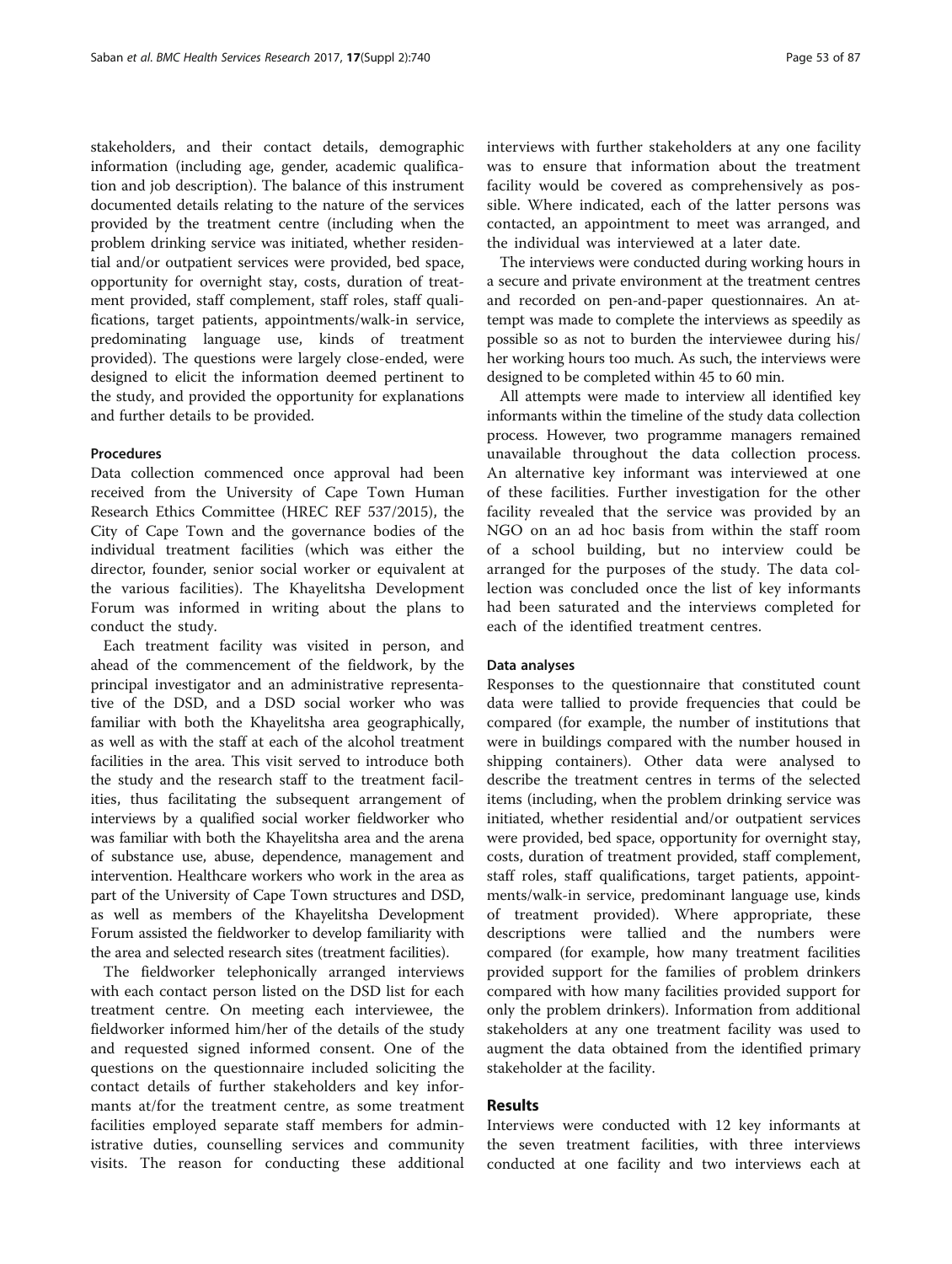three of the facilities. At each of the remaining three facilities one interview was conducted. Data from additional stakeholders at any one treatment facility did not significantly alter the overall findings obtained from the primary stakeholders.

The ages of key informants who completed the study interview ranged from 28 years to 88 years, with most being aged in their 30s or 40s. Seven key informants were female and five were male. They had occupied their positions for a period of one to 6 years, with job descriptions that included being a clinical social worker, a non-clinical social worker, auxiliary social worker, administrator, public relations officer, marketing manager, and clerk. Most of the key informants performed multiple roles within their organizations. The main treatment communication language was Xhosa at all the facilities, with English and Afrikaans being used as and when needed at all the facilities.

All the treatment facilities were located in or close to residential complexes, main roads in Khayelitsha, and close to major transport hubs. Four treatment facilities were located in structures that were formally built with bricks and mortar. One of these facilities was attached to a Community Health Centre, one facility was located inside a multi-purpose community centre that provided space for sports activities, community craft projects, dance and exercise classes and a gymnasium. One formally built treatment facility occupied space inside a modern office block cum business centre, and one formally built treatment facility was situated inside an older building which provided office space for various businesses. Two identified treatment facilities offered their services from shipping containers that had been placed end-to-end, and re-purposed as tandem offices, consulting rooms and reception areas. One treatment facility structure consisted of a shipping container attached to a bricks and mortar building.

Six of the seven treatment facilities were confirmed as being registered with the DSD. The one treatment facility for which registration was in doubt, was listed as an unregistered facility by its chairperson, and as registered by its administrative office/marketing manager in each of the separate interviews. Staff at the various DSD-listed services appeared to be familiar with staff at other registered services, and were often aware of community services that were provided but for which registration was doubtful. Many staff members were aware that their clients/patients often attended more than one treatment facility.

The majority of treatment facilities had been operating for a period of one to 5 years, while one facility was comparatively longstanding, having been in operation for 18 years. In some places, contradictory details were provided by board members and staff on institutional length of service.

All the treatment facilities selected for the study purported to treat or address problem drinking services. One treatment facility provided services for only alcohol-related problems, while the other facilities provided services for problems associated with multiple substances of abuse. Other than alcohol, the most common substances used by the facilities' clients were reported to be crystal methamphetamine, cannabis and Mandrax. Cocaine and heroin abuse were rarely encountered across all the treatment facilities, but Wonga, and glue abuse were reported at one treatment facility and Wonga and Nyaope abuse were reported at one other facility. (Wonga/Whunga/Woonga and Nyaope are interchangeable terms for street drugs that consist of blends of various commonly available substances such as cannabis and crystal methamphetamine, or cannabis and heroin, and are believed to contain anti-retroviral medication that is used in the treatment of HIV and AIDS. However, the composition of the drugs is uncertain as it is known to vary. Wonga and Nyaope are particularly common in the poorer areas of South Africa).

Five treatment facilities provided counselling support for substance users as well as for their family members. One treatment facility addressed substance use in only adult males, while all the other treatment facilities provided services for males and females of all ages. All treatment facilities reported having clients that were aged 12 and older, but, other than the one treatment facility that treated only adult males, all the facilities indicated that younger clients would not be turned away. All the treatment facilities reported having a preponderance of male patients/clients.

None of the treatment facilities provided overnight or inpatient services, and detoxification was not provided by any of the treatment facilities surveyed for this study. All services were outpatient services, usually for ambulatory clients. Follow up appointments were scheduled once patients had made contact with the treatment facilities.

Key informants indicated that their facilities commonly referred patients to a psychiatric hospital for detoxification. One treatment facility was found to refer all its patients to a second treatment facility in Khayelitsha. The latter facility would provide a further screen and assessment of the patients and the patients would thereafter be referred to the psychiatric hospital for detoxification and treatment as needed. One Khayelitsha facility reported that it referred its patients to NGOs in the Khayelitsha area for treatment, but did not specify the NGOs to which they referred their patients.

The treatment and management models offered varied both across facilities, and within facilities, with more than one treatment modality being offered at four of the treatment facilities. One facility offered no treatment,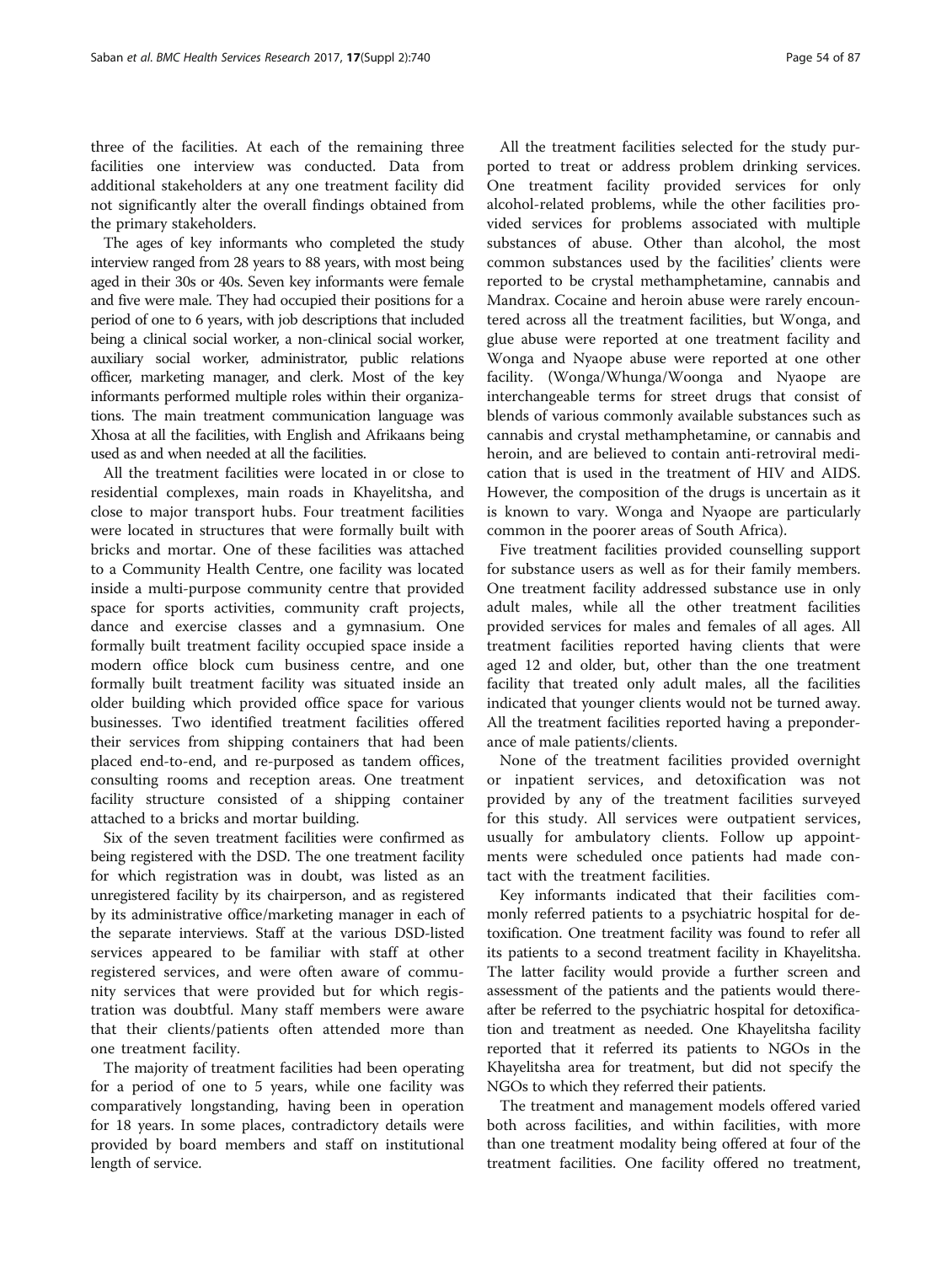management or intervention (only screening and assessment), and two facilities offered only one type of service. The treatment modalities included the Matrix Model (an integrative, time-limited treatment, drawing on different therapeutic approaches that is offered on outpatient basis, and follows a highly-structured program) [\[14](#page-7-0)], medical models, spiritual guidance and education, general education regarding substance use, brief motivational interviewing, and models of behavior change. In general, the average duration of treatment programmes offered to each patient was at least 4 weeks. Some treatment facilities reported providing continuous/ongoing support and assistance beyond the four-week period, indefinitely, as needed, or as frequently as the patients chose to access them.

Treatment for alcohol-related problems was generally provided free of charge at all the facilities. However, all facilities welcomed donations towards their general maintenance, while one treatment facility accepted nominal amounts for different treatment options including group therapy, individual therapy sessions, drug testing, and assessment respectively.

The availability of group meetings or branch meetings (such as those offered by Narcotics Anonymous (NA) and AA in other Cape Town suburbs) varied across facilities. Three Khayelitsha facilities clearly offered no additional group meetings, while ad hoc AA and NA sessions were offered at two facilities, but these sessions were largely infrequent. One Khayelitsha treatment facility offered several options to supplement their services. These alternative and supplementary management options included exercises in a gym, motivational talks, and other general support with community visits and counselling. The remaining service provided only branch meetings, and on a sessional basis within the building of another treatment facility.

All the surveyed treatment facilities provided their services in the form of contact from at least two service providers. Service providers most often included a social work therapist, an auxiliary social worker, and/or a community volunteer. Other services were provided by fellow-group members in the two facilities where group work was the main mode of service provision, or by group facilitators in the one facility where focus group discussions were commonly employed. Counsellors and pastors provided services in facilities where spiritual assistance predominated.

One facility employed no additional staff other than the treatment service providers. One treatment facility had a receptionist as an additional staff member, while the remaining five facilities variously reported additional staff including a receptionist and/or an events planner, community volunteers, a secretary, clerk, programme manager, senior managerial or administrative staff in the form of a director/chief executive officer/programme manager (with a personal assistant), as well as fieldworkers and follow-up community workers.

## **Discussion**

In summary, the results obtained illustrate that a variety of services for substance use-related problems operate essentially free of charge within the Khayelitsha area. Access to these services has been facilitated by having the services located largely within residential communities and close to major transport services. The large majority of treatment facilities had been established relatively recently (one to 5 years), provide professional expertise from mainly social workers, with follow-up and outreach assistance from community workers, and were found to treat problems associated with both substance use in general, and problem drinking. Interaction with staff at the various treatment facilities indicated a healthy camaraderie between staff at different facilities, with staff members having regular interaction regarding the referrals of patients, and a familiarity with individual patients and cases. This is possibly indicative of patients attending a variety of treatment facilities in the Khayelitsha area, as well as an informal collaboration between services provided at the various facilities. Several findings in this study might have implications for adult males in Khayelitsha who seek treatment for problem drinking.

One key finding was that none of the surveyed treatment centres provided facilities for the detoxification of individuals who needed such intervention. Further, the treatment centres had no facilities for inpatient care and essentially screened and assessed patients for problem drinking, referring problem drinkers in need of further intervention to a psychiatric hospital outside the area for treatment, and providing therapy from social workers and support from community or auxilliary social workers for those who are affected by problem drinkers and problem drinking. Thus, though referral to a psychiatric hospital would potentially provide the recommended integrated care for psychiatric comorbidity with the problem drinking [[15\]](#page-7-0) in the event of such comorbidity, the burden of additional transport costs to inpatient facilities could discourage treatment seeking at the local facilities [\[16](#page-7-0)], considering that the majority of Khayelitsha adult male problem drinkers are likely to be breadwinners or indigent.

This study also found that treatment in the Khayelitsha area largely lacked branch meetings from organisations such as AA and NA that are common in the Cape Town urban areas. Thus, similarly, attending branch meetings in more urban areas outside of Khayelitsha for both the problem drinker and his assisting family may be financially onerous and time-consuming.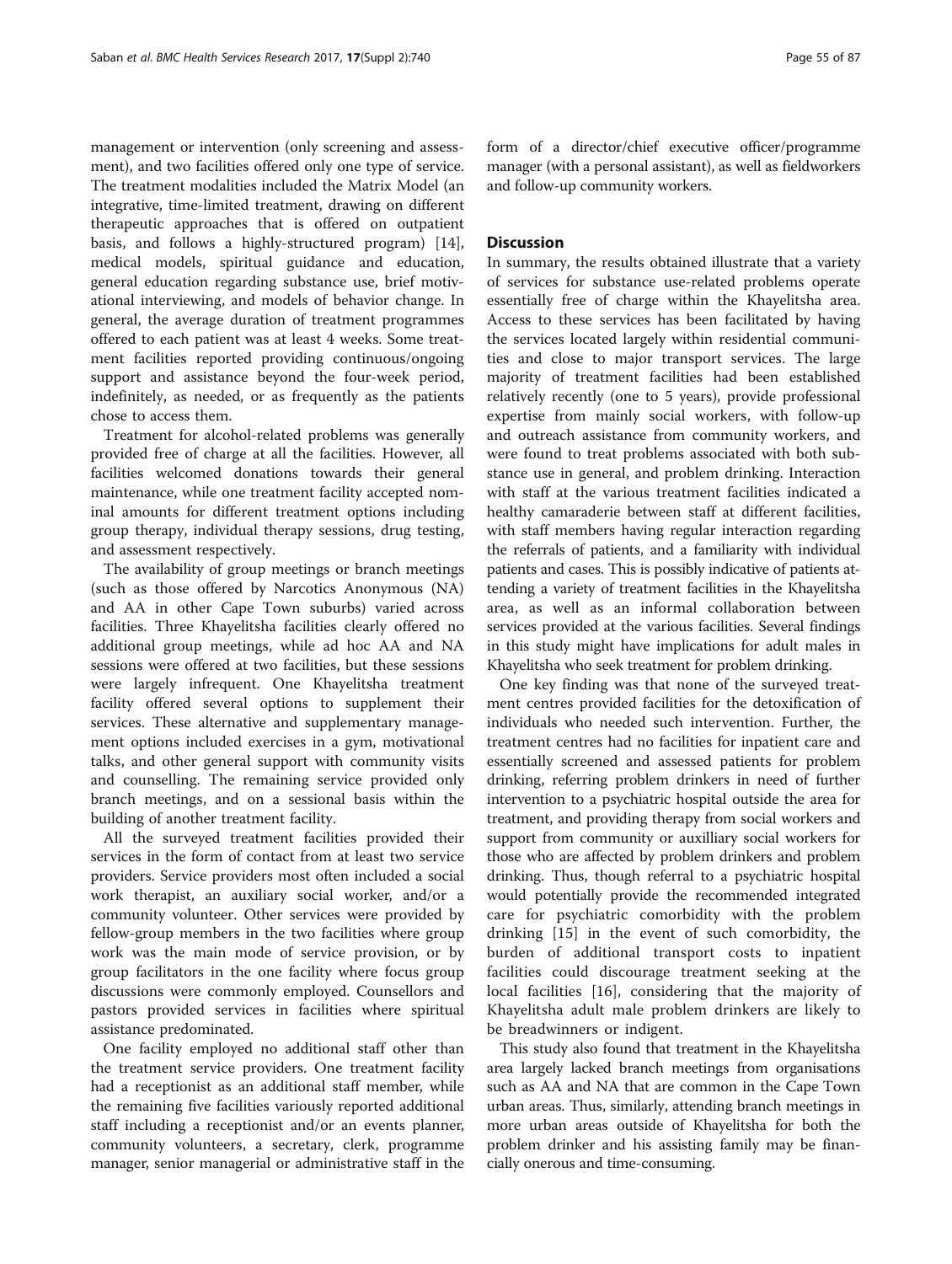Furthermore, the local treatment facilities operated largely during office hours and not on weekends. The financial burden from work days lost may therefore serve as a deterrent to treatment seeking in employed males, especially if the nature of their employment is likely to be piece-work, informal or temporary (and would thus be prioritised above treatment seeking), while the availability of these treatment services only during office hours and only on week days essentially means that individuals in fulltime employment cannot access the available treatment in Khayelitsha.

However, though the economic burden of referral to a psychiatric institution for problem drinking and alcoholrelated problems that require intervention beyond social work services might be prohibitive and discourage treatment seeking, the stigma of problem drinking and required treatment might be an additional and significant treatment seeking barrier. For example, Schomerus et al. [[17](#page-7-0)] found that alcohol dependence was less likely to be perceived to be a mental disorder than any other substance-related disorder. The latter research also indicated that individuals with alcohol-related disorders were more likely to be viewed unsympathetically, were held personally responsible for their plight, were likely to be rejected socially and were likely to be discriminated against, and suggested that such stigma might vary in different cultural settings. In addition, the literature indicates that substance use treatment is more likely to be sought when a comorbid psychiatric disorder occurs [[18\]](#page-7-0). Thus, there might be a decreased likelihood of treatment seeking for problem drinking alone amongst Khayelitsha males because of social or culturallyassociated stigma and/or comorbid psychiatric disorder being under-diagnosed.

Delay in intervention might also play a role in the underrepresentation of Khayelitsha males at substance use treatment facilities in Cape Town. Johnson et al. [[19](#page-7-0)] found that if the period between initial screening and subsequent follow up exceeds 2 days, there is an increased likelihood of individuals not seeking further intervention. Thus, with the local Khayelitsha treatment facilities providing limited intervention and referring patients to a psychiatric institution, the delay in follow up treatment might deter further treatment seeking.

The study also found that Khayelitsha alcohol treatment facilities have mostly been in operation for a short period. Thus, there might be several males in the area who have not had convenient access to any form of locally-provided assistance with their problem drinking for many years, and have abandoned hope of being able to be assisted. In particular, with the lack of available comprehensive substance use treatment services in the Khayelitsha area for many years, the area might be home to several older men who need assistance with problem drinking but who have their problem drinking, and associated treatment seeking ability, either exacerbated by age-related physical health issues, socioeconomic circumstances, or in keeping with the research findings of the National Comorbidity Survey Replication [[20](#page-7-0)] that individuals older than 65 years are more likely to have a decreased perceived need to seek treatment.

## Limitations

Limitations in the study design might have influenced the results obtained and the discussion of the study findings. For example, though this study was limited to describing the treatment available at local facilities in Khayelitsha, it is unclear if there were other treatment facilities that had not been contacted, either because they are unregistered with any of the local City of Cape Town authorities, or because key informants were unaware of their existence. Although it is a recognised requirement for NGOs to be registered with DSD, staff at the surveyed treatment facilities made clear reference to the possibility of unregistered NGOs that could be functioning in the area; inadequate staff communication and State oversight could also result in confusion (at both staff and community level) about a facility's registration status, as encountered at the one treatment facility where the chairperson and staff member provided differing and conflicting responses regarding the registration status of the facility.

In addition, this study did not examine the nature of treatment offered at the psychiatric hospital to which patients were referred, and thus no comment can be provided on this option. Also, the study did not explore the nature of the assistance provided by community workers. Therefore, the value of the community service cannot be commented upon.

Furthermore, this study relied on self-reports of staff members at available treatment facilities. Though the reliability of some data was examined with additional key informants in some facilities, not all facilities had multiple key informants who could be interviewed, which might have compromised the findings.

Lastly, even though several treatment facilities for the treatment of problem drinking in adult males in Khayelitsha were located and surveyed, this study did not explore the extent to which potential patients and their families in the community were aware of their existence, location and the services they provide. Community awareness of treatment services will be assessed in subsequent proposed studies, together with an investigation of the demand for problem drinking treatment in the Khayelitsha area.

However, a major strength of this study has been that it has addressed a recognised local knowledge deficit by identifying and describing the availability and nature of treatment facilities in the Khayelitsha area that address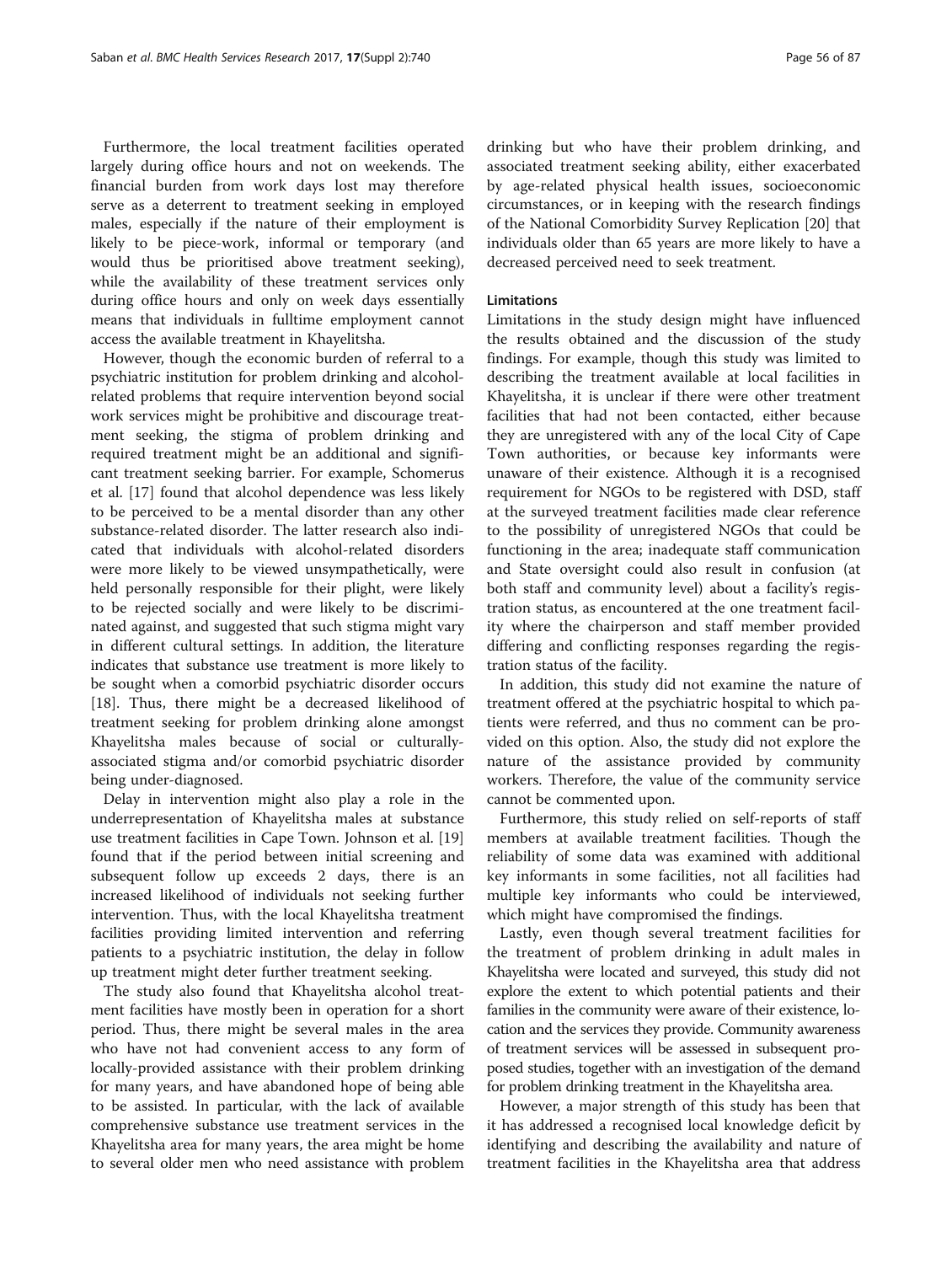<span id="page-6-0"></span>problem drinking in adult males. In so doing, the study has been able to provide content about the nature of available services, and identified potential knowledge gaps that might be filled by ongoing research. For example, further investigation could explore i) the role of staff capacity and resources in treatment provision, ii) how facilities could be improved to improve access to treatment locally, and possibly defer referral to a psychiatric hospital, iii) how details about the service provided can be communicated to the community both to improve knowledge about the services and to demystify the treatment, iv) the referral process of the available facilities, v) the reasons for the limited number of branch meetings such as AA and NA, vi) how currently unregistered and potentially illegitimate treatment facilities can be identified, assessed and harnessed to improve community care by altering community perceptions about the spectrum of available treatment, and vi) how currently illegitimate service providers can be identified and bogus treatment eliminated.

## Conclusions

This study has highlighted the outpatient nature of available alcohol treatment facilities in Khayelitsha, together with the potential limitations of the available treatment provision, thereby identifying areas where the extant system can be adjusted to improve both service provision and service delivery to facilitate treatment seeking, access and efficacy. The study confirmed that there was limited reach of locally-available self-help networks such as AA and NA for problem drinking males in the Khayelitsha area. Although no respondents reported cultural factors as playing a role, further research with users of services and community members might be needed to examine the impact of social stigma and cultural factors as barriers to treatment seeking for problem drinking.

#### Abbreviations

AA: Alcoholics anonymous; DSD: Department of Social Development; NA: Narcotics anonymous; NGO: Non-governmental organisation

#### Acknowledgements

The authors wish to thank Ms. Jan Webster, ComaCare/Heads Up!, and Letitia Bosch of DSD, for their input at the initial stages of the study. We wish to extend a special thanks to Mr. Godfrey Toringepi for his valuable assistance with the fieldwork, and to the staff at each of the treatment facilities in Khayelitsha for their enthusiasm and generosity with completing the interviews. The authors acknowledge support from the African Doctoral Dissertation Research Fellowship (ADDRF) Program that is managed by the Africa Population and Health Research Center (APHRC) in partnership with the International Development Research Centre (IDRC).

## Funding

This study was completed with financial assistance from the National Research Foundation (NRF). However, the views expressed in the study do not necessarily reflect those of the NRF. Publication was funded by the International Development Research Center (Grant Number 107508–001) and the John D. and Catherine T. MacArthur Foundation (Grant Number 14–107495-000-INP).

### Availability of data and materials

All data, appendices and associated documentation are available on reasonable request from the primary and corresponding author.

#### About this supplement

This article has been published as part of BMC Health Services Research Volume 17 Supplement 2, 2017: Research for health systems strengthening in Africa: studies by fellows of the African Doctoral Dissertation Research Fellowship (ADDRF) program. The full contents of the supplement are available online at [https://bmchealthservres.biomedcentral.com/articles/](https://bmchealthservres.biomedcentral.com/articles/supplements/volume-17-supplement-2) [supplements/volume-17-supplement-2.](https://bmchealthservres.biomedcentral.com/articles/supplements/volume-17-supplement-2)

#### Authors' contributions

All the authors contributed to the conceptualisation and design of the study. AS supervised the fieldwork with input from NM and LL. AS was responsible for the data analyses and the drafting of the manuscript. All the authors contributed to the interpretation of the findings and the writing of the manuscript, and approved the final manuscript.

#### Ethics approval and consent to participate

Approval to conduct this study was obtained from the University of Cape Town Human Research Ethics Committee (HREC REF 537/2015), the City of Cape Town, and the governance bodies of the individual treatment facilities. All interviewees were required to sign letters of informed consent (available) on request).

#### Consent for publication

The interviewer is aware of this submission for publication and provided consent for such publication in a signed Memorandum of Understanding. All the authors are aware, and approve, of this submission for journal publication.

#### Competing interests

The authors declare that they have no financial or personal relationships that may have inappropriately influenced them in conducting this research and writing this manuscript.

## Publisher's Note

Springer Nature remains neutral with regard to jurisdictional claims in published maps and institutional affiliations.

#### Author details

<sup>1</sup>School of Public Health and Family Medicine, Faculty of Health Sciences, University of Cape Town, Cape Town, South Africa. <sup>2</sup>Alcohol, Tobacco and Other Drug Research Unit, South African Medical Research Council, Pretoria, South Africa.

#### Published: 4 December 2017

#### References

- 1. Rehm J, Baliunas D, Borges GLG, et al. The relation between different dimensions of alcohol consumption and burden of disease – an overview. Addiction. 2010;105(5):817–43.
- 2. 66th United Nations General Assembly Secretary-General's Report (2011). [http://www.un.org/ga/.](http://www.un.org/ga/) Accessed 1 Dec 2014.
- 3. Lim SS, Vos T, Abraham DF, et al. A comparative risk assessment of burden of disease and injury attributable to 67 risk factors and risk factor clusters in 21 regions, 1990–2010: a systematic analysis for the global burden of disease study 2010. Lancet. 2012;380:2224–60.
- 4. Saban A, Flisher AJ. The association between psychopathology and substance use: a review of the literature. J Psychoactive Drugs. 2010;42(1):37–47.
- 5. Van Heerden MS, Grimsrud AT, Seedat S. Myer, et al. patterns of substance use in South Africa: results from the south African stress and health (SASH) study. S Afr Med J. 2009;99(5):358–66.
- 6. Herman AA, Stein DJ, Seedat S, Heeringa SG, et al. The South African Stress and Health (SASH) study: 12 month and lifetime prevalence of common mental disorders. S Afr Med. 2009;99((5 Pt 2)):339–44.
- 7. Saban A, Flisher AJ, Grimsrud A, et al. The association between substance use and common mental disorders in young adults: results from the south African stress and health (SASH) survey. Pan Afr Med J. 2014;17(Suppl 1):11.